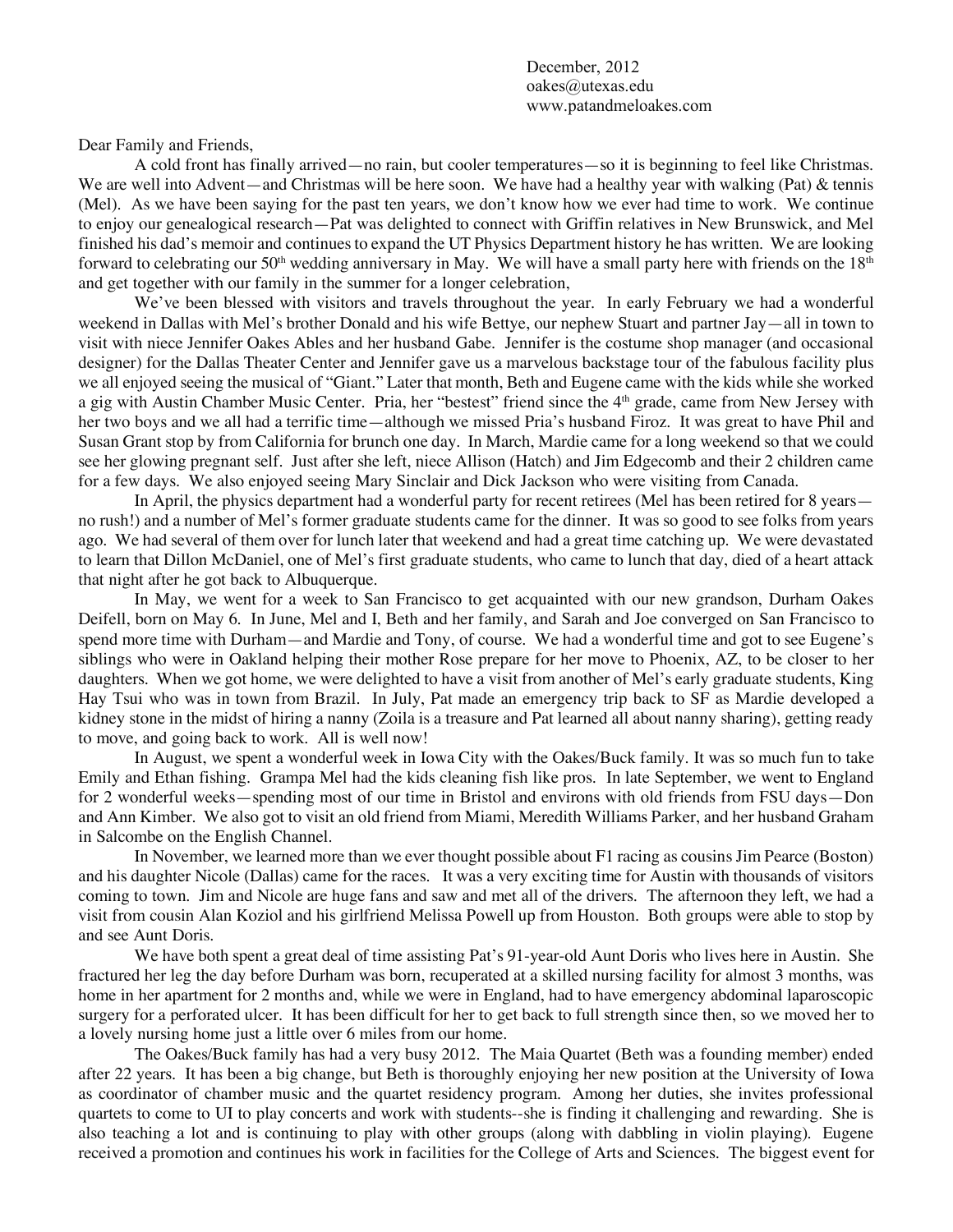the family was a move to a new house--in the same neighborhood and within walking distance of the kids' school. Emily (who turned 12 on 12/12/12--how cool is that!) is in the 6th grade, plays the violin wonderfully, participates in orchestra and chamber music and is an excellent student and avid reader. Ethan (10 this coming February and a 4th grader) is also an excellent student, plays the piano fabulously, and is really into baseball (Go, Trojans!). They all love their beagle Ginger. We love Skyping with them and hearing them play their instruments. A great joy has been watching Beth, Emily, and Ethan playing trios together.

In Arlington, VA, Sarah and her husband, Joe, have enjoyed a fun and busy 2012. The highlights included ringing in the New Year with us in Austin, a trip to San Francisco in June to meet their new nephew, Durham, and a vacation to Yellowstone and Grand Teton National Parks, where they narrowly missed encountering a grizzly bear on the trail (they disagree about whether this would have been a good thing). Sarah also started taking guitar lessons over the summer. She is enjoying learning to play although it is hard to find time to practice during the school year. Joe's law firm is merging with a much larger firm, so he will be starting 2013 in a new job. He is excited about the new opportunities this will bring.

Mardie and Tony are having a wonderful time with Durham who is seven months old and learning new tricks every day. According to Mardie, he's "equal parts contemplative and giggly" which has been a very fun combination for them. Neither Tony nor Mardie were ever morning people, but Durham wakes up smiling and ready to laugh at the slightest provocation, so now early mornings are a treat. Mardie continues to enjoy her work with Hello Housing despite a very challenging funding environment and Tony is working hard to raise money to grow his venture, AwesomeBox, an online social giving platform. It is wonderful to have grandchildren in the era of video Skype given how far away they are and how quickly they are changing.

We celebrate the joy of this Christmas season as we hear from so many of you. We send you our best wishes for a happy, healthy, and prosperous New Year.